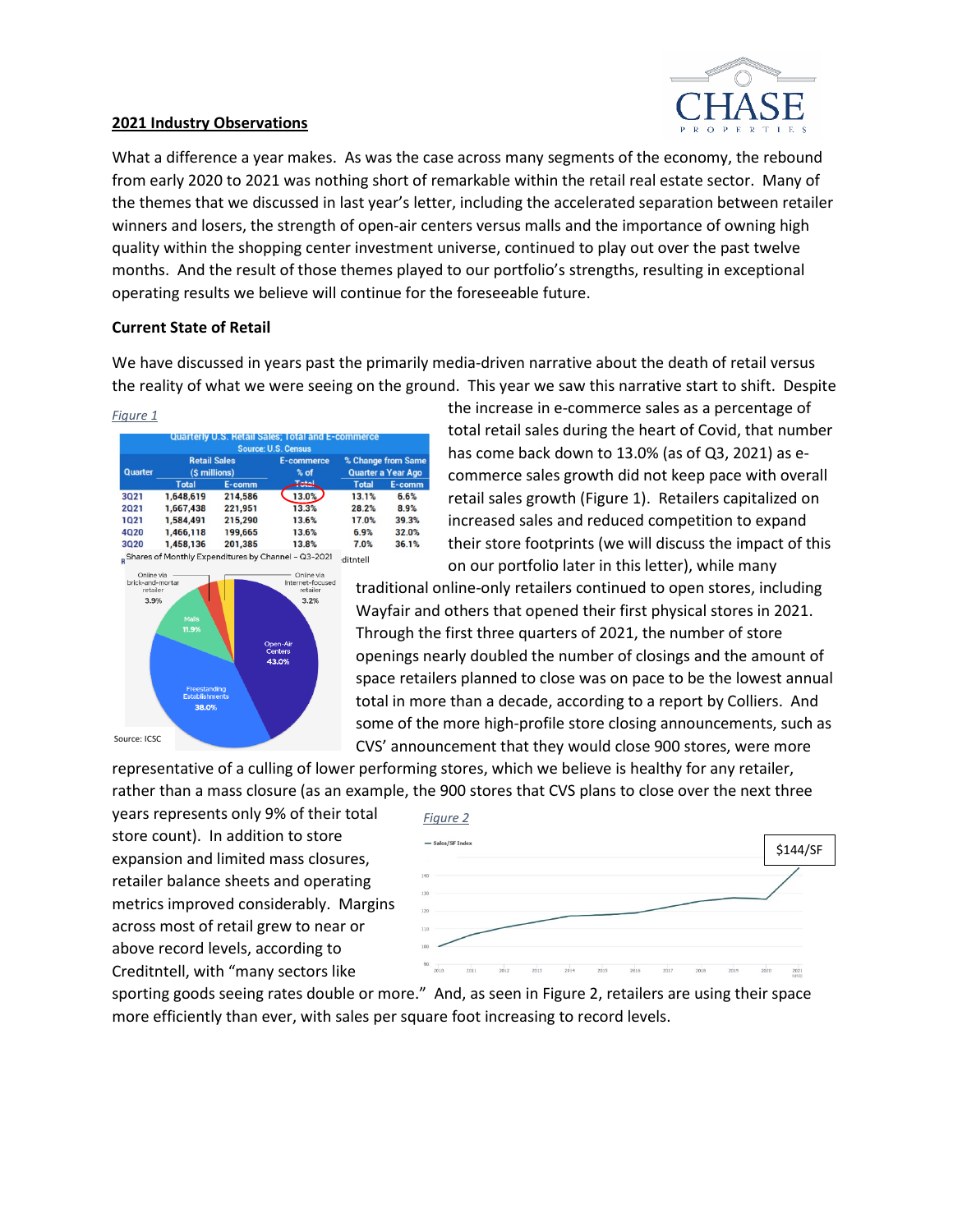### **Shifts within Retail**

This past year saw a resurgence of brick and mortar retail, the benefits of which skewed heavily to those retailers that were able to gain strength throughout the pandemic. Retailers such as Target, Walmart, Best Buy and Ulta Cosmetics, as well as many others, invested in their brick and mortar presence and their omni-channel capabilities during the pandemic and those investments paid off over the past year. Sales at these retailers, as shown in the Figure 3, improved significantly over 2019 levels as customers with disposable income and increased "excess" savings returned to in-store shopping for the majority of their shopping needs. Customers were able to take advantage of improved integration between online and physical stores for these and many other retailers who had the ability during Covid to focus on



*Figure 3*

customer convenience. In fact, in 2019, only 6.9% of the top 500 U.S. retailers had Buy Online, Pickup in Store ("BOPIS") services, according to a report by Digital Commerce 360. That number increased to nearly 44% by the end of 2020. And according to a study by Colliers, a national brokerage firm, approximately 31% of all digital transactions will be fulfilled by a physical store by 2025. The focus on customer convenience caused

retailers to invest not just in in-store pickup options but also in using stores as fulfillment centers for local delivery. These changes to customer convenience and increased fulfillment options have led many retailers to accelerate their relocation plans from malls to open-air centers, where the open-air format lends itself better to curbside pickup, in-store pickup and local delivery access. While we have been seeing the benefits of this for years, we saw an increase in retailers over the past twelve months who made the decision to accelerate their shift from malls into our properties. We have had discussions with or have recently completed leases with retailers relocating out of malls, such as The Buckle, Bath & Body Works, American Eagle and Old Navy, and the feedback we have received from retailers that have opened in our properties after leaving the local mall is that their stores are generating significantly higher sales volumes than what they had achieved in the mall. Beyond the shift from malls to open-air centers, we also continued to see the importance of owning high quality properties. Over the past year, we have seen retailers moving out of lower quality shopping centers into our properties so they can be surrounded by quality retailers in a first-class shopping environment. One example of this is our shopping center in Houma, Louisiana. In early 2021, we signed a lease with Ulta Cosmetics to relocate from a "C" quality shopping center just down the street into our property, which further solidified our property as the dominant center in the market.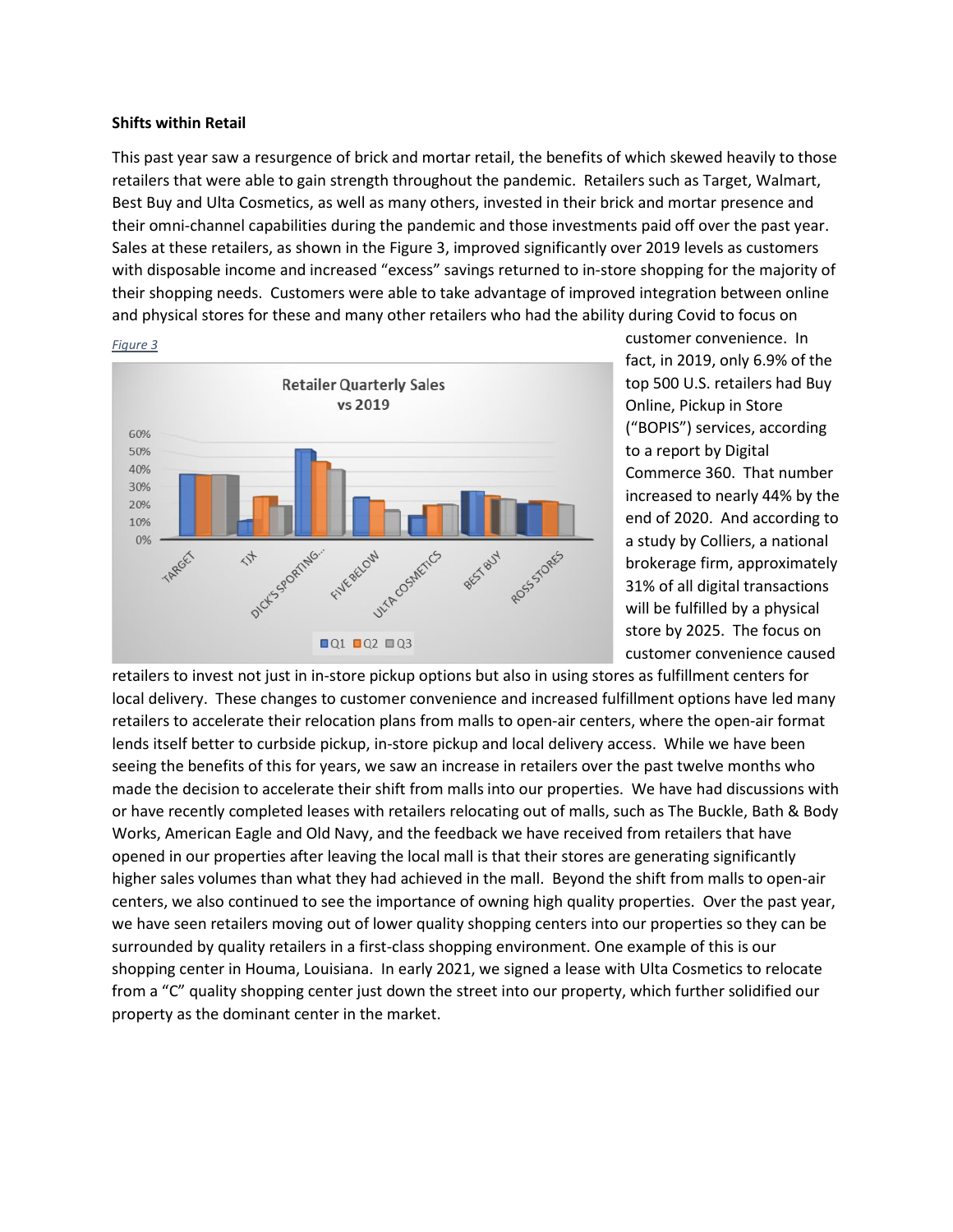## **Chase Properties' Strategy**

Our strategy for nearly 50 years has been to own high quality open-air shopping centers in secondary and tertiary markets. The shifts within retail over the past several years have proven to be a benefit to our strategy. Within our own portfolio in 2021, we saw exceptionally strong leasing activity, tenants continuing to renew and increased tenants sales and foot traffic. As can be seen in Figure 4, our occupancy is currently the highest it has been in ten years and is projected by the middle of this year (based on current tenant negotiations) to be significantly higher. In fact, over the past year, we have leased nearly as much space as we leased in the prior three years *combined*, including 83% of the square footage we lost to tenant bankruptcies during 2020 (as we indicated in last year's letter, this represented 11 tenants out of our portfolio of nearly 450 tenants). This has been driven by retailers relocating from malls and inferior open-air centers, expanding retail concepts and established national retailers focusing their entire real estate strategy on expanding their presence in smaller markets because of the profitability of operating within those markets. And we continued to see tenants renewing, with 95% of our expiring square footage choosing to renew.

#### *Figure 4*



The strength of our portfolio was not just reflected in leasing activity, but also in the performance of our tenants. As discussed previously, customers returned to stores over the past year, with average reported tenant sales increasing 12.6% over 2019 and overall foot traffic across our portfolio (this is something we track using technology that monitors mobile phone data) increasing 3% over 2019. Many of our largest tenants saw significant increases in

foot traffic across their entire chains, as can be seen in Figure 5.